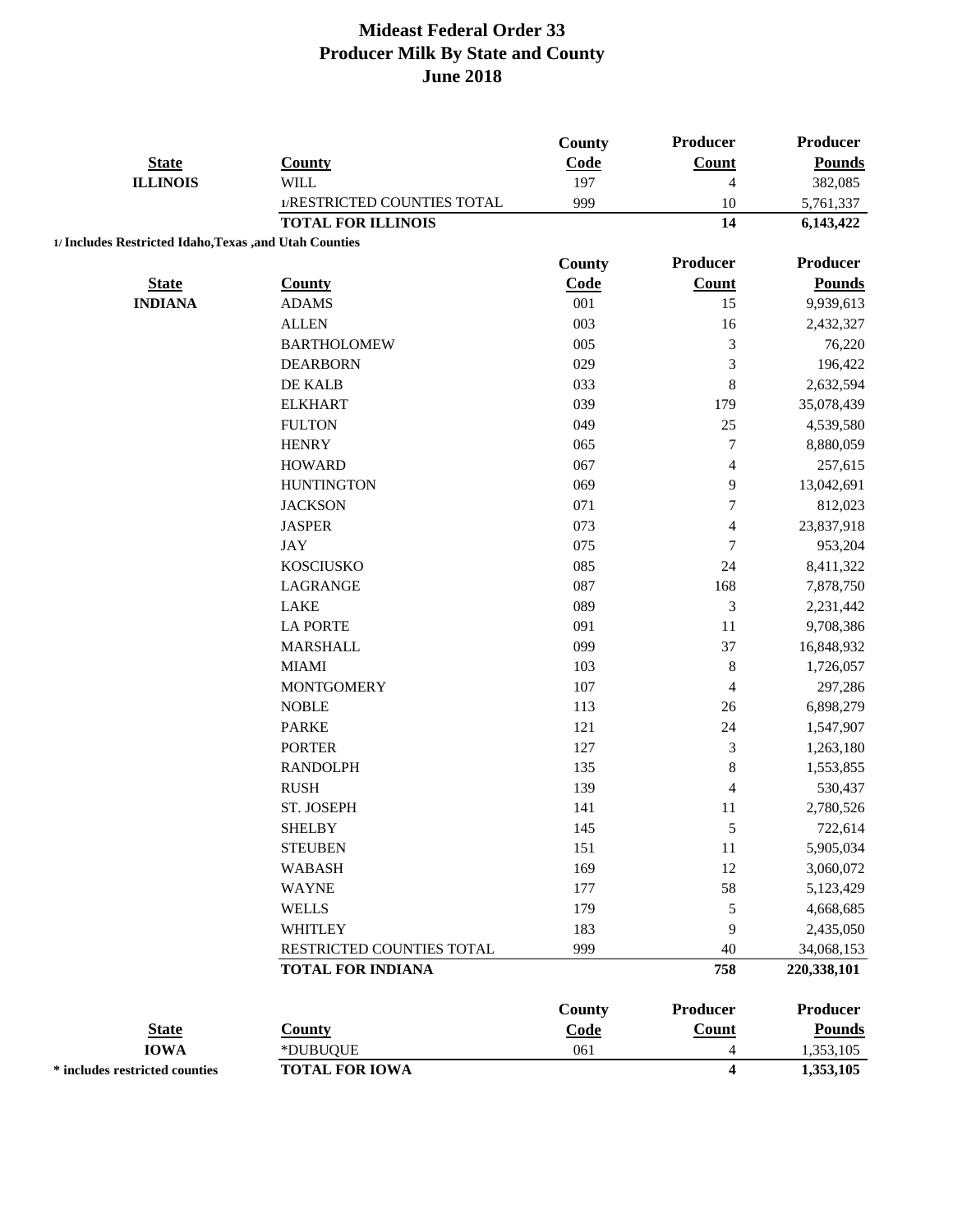|                 |                           | <b>County</b> | Producer   | Producer        |
|-----------------|---------------------------|---------------|------------|-----------------|
| <b>State</b>    | <b>County</b>             | Code          | Count      | <b>Pounds</b>   |
| <b>KENTUCKY</b> | <b>CHRISTIAN</b>          | 047           | 8          | 144,312         |
|                 | <b>TODD</b>               | 219           | 8          | 162,286         |
|                 | <b>WASHINGTON</b>         | 229           | 3          | 103,965         |
|                 | RESTRICTED COUNTIES TOTAL | 999           | 15         | 493,493         |
|                 | <b>TOTAL FOR KENTUCKY</b> |               | 34         | 904,056         |
|                 |                           | County        | Producer   | <b>Producer</b> |
| <b>State</b>    | <b>County</b>             | Code          | Count      | <b>Pounds</b>   |
| <b>MARYLAND</b> | <b>GARRETT</b>            | 023           | 39         | 2,813,244       |
|                 | <b>TOTAL FOR MARYLAND</b> |               | 39         | 2,813,244       |
|                 |                           | <b>County</b> | Producer   | Producer        |
| <b>State</b>    | <b>County</b>             | Code          | Count      | <b>Pounds</b>   |
| <b>MICHIGAN</b> | <b>ALCONA</b>             | 001           | 4          | 1,363,083       |
|                 | <b>ALGER</b>              | 003           | 3          | 219,589         |
|                 | <b>ALLEGAN</b>            | 005           | 47         | 37,379,934      |
|                 | <b>ALPENA</b>             | 007           | 25         | 5,917,363       |
|                 | <b>ARENAC</b>             | 011           | $20\,$     | 10,184,756      |
|                 | <b>BARRY</b>              | 015           | 23         | 32,906,413      |
|                 | <b>BAY</b>                | 017           | 5          | 2,005,165       |
|                 | <b>BERRIEN</b>            | 021           | $\tau$     | 4,517,461       |
|                 | <b>BRANCH</b>             | 023           | 16         | 5,962,828       |
|                 | <b>CALHOUN</b>            | 025           | 19         | 14,084,295      |
|                 | CASS                      | 027           | 4          | 917,785         |
|                 | <b>CHARLEVOIX</b>         | 029           | 4          | 780,731         |
|                 | <b>CHEBOYGAN</b>          | 031           | 3          | 492,719         |
|                 | <b>CHIPPEWA</b>           | 033           | 6          | 816,646         |
|                 | <b>CLARE</b>              | 035           | 21         | 4,146,345       |
|                 | <b>CLINTON</b>            | 037           | 44         | 79,184,973      |
|                 | <b>DELTA</b>              | 041           | 3          | 292,774         |
|                 | <b>EATON</b>              | 045           | 21         | 2,328,771       |
|                 | <b>EMMET</b>              | 047           | 3          | 344,954         |
|                 | <b>GENESEE</b>            | 049           | 5          | 876,102         |
|                 | <b>GLADWIN</b>            | 051           | $\sqrt{6}$ | 2,095,127       |
|                 | <b>GRATIOT</b>            | 057           | 33         | 84, 202, 253    |
|                 | <b>HILLSDALE</b>          | 059           | $22\,$     | 10,534,503      |
|                 | <b>HURON</b>              | 063           | 59         | 89,782,100      |
|                 | <b>INGHAM</b>             | 065           | 21         | 9,092,667       |
|                 | <b>IONIA</b>              | 067           | 37         | 33,776,175      |
|                 | <b>IOSCO</b>              | 069           | 12         | 4,796,644       |
|                 | <b>ISABELLA</b>           | 073           | 35         | 17,147,529      |
|                 | <b>JACKSON</b>            | 075           | 14         | 6,414,442       |
|                 | <b>KALAMAZOO</b>          | 077           | 7          | 15,355,870      |
|                 | <b>KENT</b>               | 081           | $26\,$     | 19,133,374      |
|                 | <b>LAPEER</b>             | 087           | 24         | 3,253,728       |
|                 | <b>LENAWEE</b>            | 091           | 22         | 37,951,956      |
|                 | <b>LIVINGSTON</b>         | 093           | $10\,$     | 4,836,050       |
|                 | <b>MACOMB</b>             | 099           | 4          | 227,521         |
|                 | <b>MARQUETTE</b>          | 103           | 3          | 225,938         |
|                 | <b>MASON</b>              | 105           | 14         | 4,493,995       |
|                 | <b>MECOSTA</b>            | 107           | 17         | 6,821,707       |
|                 | <b>MENOMINEE</b>          | 109           | 12         | 2,256,287       |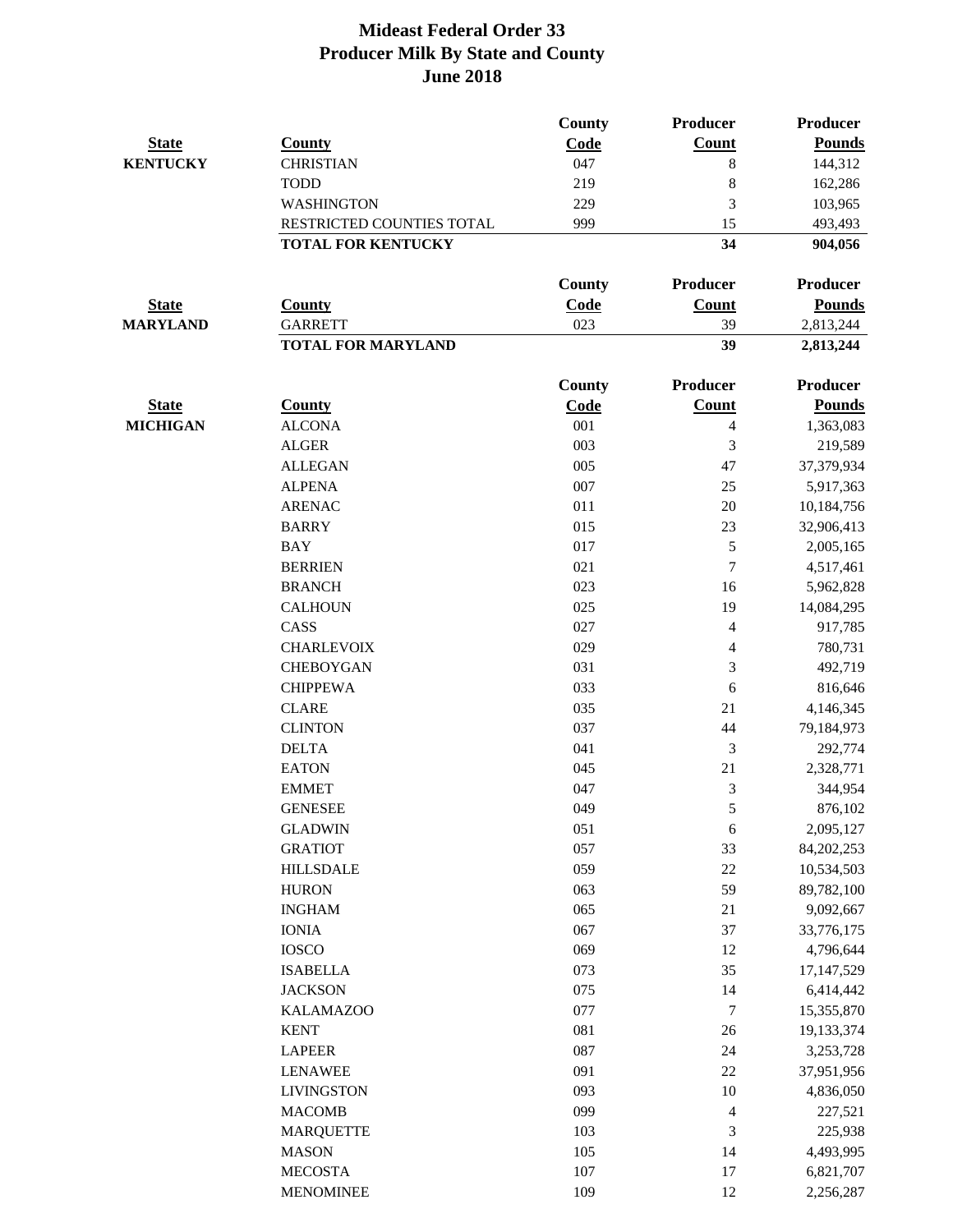|                                |                              | <b>County</b> |                  | Producer        |
|--------------------------------|------------------------------|---------------|------------------|-----------------|
| <b>State</b>                   | <b>County</b>                | Code          | <b>Count</b>     | <b>Pounds</b>   |
| <b>MICHIGAN</b>                | <b>MIDLAND</b>               | 111           | 3                | 1,679,314       |
|                                | <b>MISSAUKEE</b>             | 113           | 38               | 51,486,328      |
|                                | <b>MONTCALM</b>              | 117           | 47               | 20,641,133      |
|                                | <b>MONTMORENCY</b>           | 119           | 4                | 952,759         |
|                                | <b>MUSKEGON</b>              | 121           | 13               | 17,373,097      |
|                                | <b>NEWAYGO</b>               | 123           | 41               | 20,636,864      |
|                                | <b>OCEANA</b>                | 127           | 6                | 899,989         |
|                                | <b>OGEMAW</b>                | 129           | 34               | 13,861,100      |
|                                | <b>OSCEOLA</b>               | 133           | 33               | 17,835,605      |
|                                | <b>OSCODA</b>                | 135           | 11               | 740,348         |
|                                | <b>OTTAWA</b>                | 139           | 49               | 64,282,556      |
|                                | PRESQUE ISLE                 | 141           | $\boldsymbol{6}$ | 968,023         |
|                                | <b>SAGINAW</b>               | 145           | 15               | 5,610,308       |
|                                | <b>ST. CLAIR</b>             | 147           | 11               | 2,166,718       |
|                                | ST. JOSEPH                   | 149           | 22               | 10,558,705      |
|                                | <b>SANILAC</b>               | 151           | 72               | 61,323,600      |
|                                | <b>SHIAWASSEE</b>            | 155           | 15               | 4,907,575       |
|                                | <b>TUSCOLA</b>               | 157           | 33               | 30,063,962      |
|                                | VAN BUREN                    | 159           | 10               | 11,183,840      |
|                                | <b>WASHTENAW</b>             | 161           | 16               | 3,424,791       |
|                                | <b>WEXFORD</b>               | 165           | 11               | 965,200         |
|                                | RESTRICTED COUNTIES TOTAL    | 999           | 16               | 3,681,031       |
|                                | <b>TOTAL FOR MICHIGAN</b>    |               | 1,167            | 902,363,399     |
|                                |                              |               |                  |                 |
|                                |                              | <b>County</b> | <b>Producer</b>  | <b>Producer</b> |
| <b>State</b>                   | <b>County</b>                | Code          | Count            | <b>Pounds</b>   |
| <b>MISSISSIPPI</b>             | *MARION                      | 091           | 7                | 91,383          |
| * includes restricted counties | <b>TOTAL FOR MISSISSIPPI</b> |               | $\overline{7}$   | 91,383          |
| <b>State</b>                   | <b>County</b>                | Code          | <b>Count</b>     | <b>Pounds</b>   |
| <b>NEW YORK</b>                | <b>ALLEGANY</b>              | 003           | 11               | 2,841,042       |
|                                | <b>CATTARAUGUS</b>           | 009           | 51               | 17,509,144      |
|                                | <b>CHAUTAUQUA</b>            | 013           | 97               | 26,477,619      |
|                                | <b>CHEMUNG</b>               | 015           | 4                | 1,083,501       |
|                                | <b>ERIE</b>                  | 029           | 9                | 2,883,016       |
|                                | <b>GENESEE</b>               | 037           | 4                | 5,335,703       |
|                                | <b>LIVINGSTON</b>            | 051           | 6                | 10,321,954      |
|                                | <b>STEUBEN</b>               | 101           | 10               | 136,150         |
|                                | <b>WYOMING</b>               | 121           | 14               | 25,929,644      |
|                                | RESTRICTED COUNTIES TOTAL    | 999           | 7                | 3,763,055       |
|                                | <b>TOTAL FOR NEW YORK</b>    |               | 213              | 96,280,828      |
|                                |                              |               | <b>Producer</b>  | <b>Producer</b> |
| <b>State</b>                   | <b>County</b>                | Code          | <b>Count</b>     | <b>Pounds</b>   |
| <b>OHIO</b>                    | <b>ADAMS</b>                 | 001           | 12               | 866,393         |
|                                | <b>ALLEN</b>                 | 003           | $\overline{4}$   | 575,561         |
|                                | <b>ASHLAND</b>               | 005           | 44               | 15,333,198      |
|                                | <b>ASHTABULA</b>             | 007           | 24               | 6,658,117       |
|                                | <b>ATHENS</b>                | 009           | 3                | 254,557         |
|                                | <b>AUGLAIZE</b>              | 011           | 33               | 6,242,448       |
|                                | <b>BELMONT</b>               | 013           | 9                | 891,102         |
|                                |                              |               |                  |                 |
|                                | <b>BROWN</b>                 | 015           | $\sqrt{5}$       | 263,982         |

CARROLL 019 26 2,402,321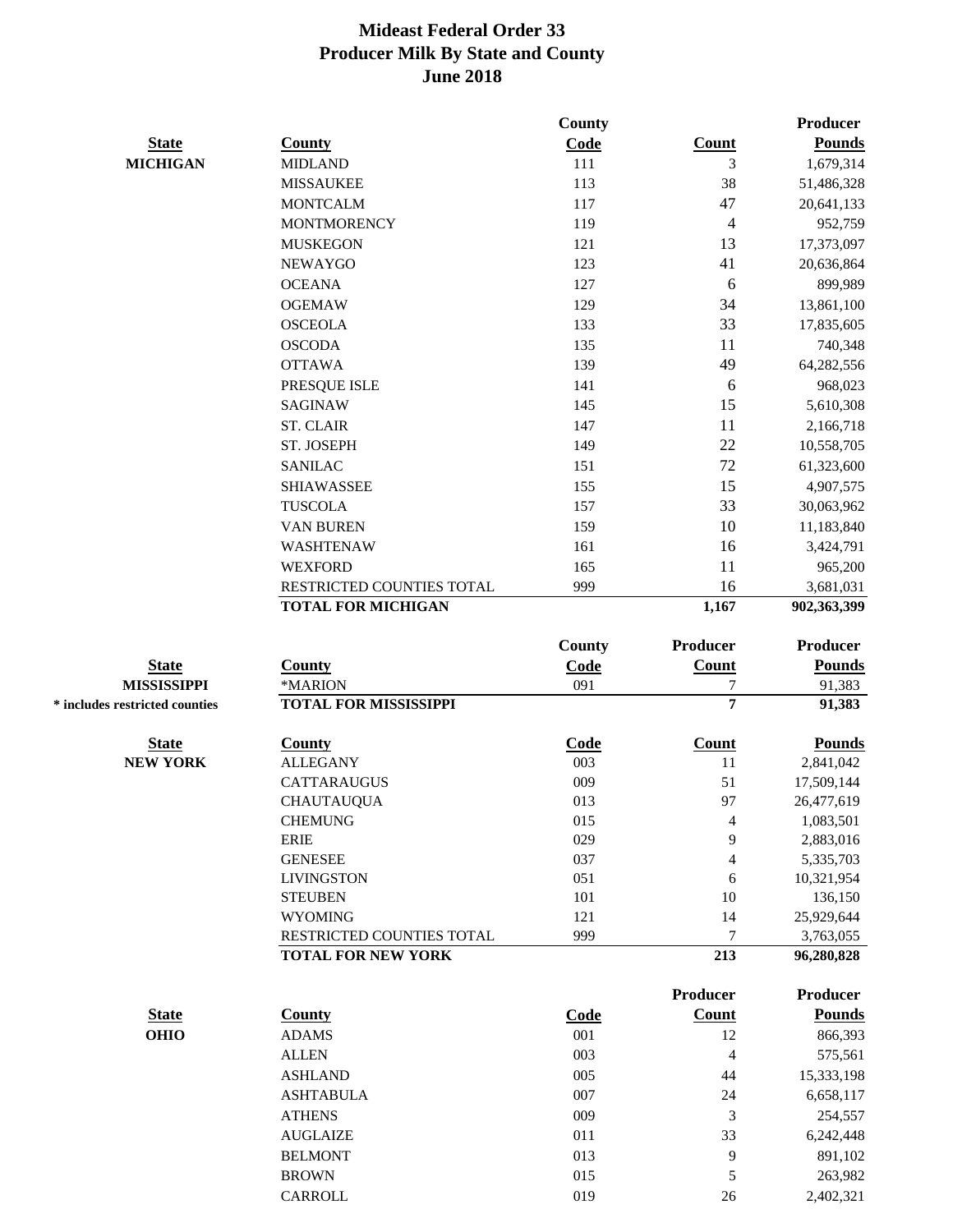|              |                   |             | Producer                | Producer      |
|--------------|-------------------|-------------|-------------------------|---------------|
| <b>State</b> | <b>County</b>     | <b>Code</b> | <b>Count</b>            | <b>Pounds</b> |
| <b>OHIO</b>  | <b>CHAMPAIGN</b>  | 021         | $\,$ 8 $\,$             | 1,098,126     |
|              | <b>CLARK</b>      | 023         | 4                       | 7,226,682     |
|              | <b>COLUMBIANA</b> | 029         | 72                      | 14,415,861    |
|              | <b>COSHOCTON</b>  | 031         | 23                      | 2,651,441     |
|              | <b>CRAWFORD</b>   | 033         | 8                       | 3,210,397     |
|              | <b>DARKE</b>      | 037         | 31                      | 10,187,677    |
|              | <b>DEFIANCE</b>   | 039         | 5                       | 9,604,441     |
|              | <b>DELAWARE</b>   | 041         | $\overline{\mathbf{4}}$ | 301,783       |
|              | <b>FAIRFIELD</b>  | 045         | 9                       | 610,742       |
|              | <b>FULTON</b>     | 051         | 9                       | 5,555,311     |
|              | <b>GEAUGA</b>     | 055         | 48                      | 4,958,762     |
|              | <b>GREENE</b>     | 057         | $\mathfrak{Z}$          | 1,143,268     |
|              | <b>GUERNSEY</b>   | 059         | 3                       | 176,967       |
|              | <b>HANCOCK</b>    | 063         | 3                       | 1,647,918     |
|              | <b>HARDIN</b>     | 065         | 9                       | 14,808,784    |
|              | <b>HARRISON</b>   | 067         | 5                       | 457,121       |
|              | <b>HIGHLAND</b>   | 071         | 20                      | 1,090,568     |
|              | <b>HOLMES</b>     | 075         | 158                     | 13,081,166    |
|              | <b>HURON</b>      | 077         | 40                      | 6,298,933     |
|              | <b>JACKSON</b>    | 079         | 5                       | 84,169        |
|              | <b>JEFFERSON</b>  | 081         | $\overline{7}$          | 666,335       |
|              | <b>KNOX</b>       | 083         | 29                      | 8,732,484     |
|              | <b>LICKING</b>    | 089         | 10                      | 7,915,530     |
|              | <b>LOGAN</b>      | 091         | 26                      | 4,604,213     |
|              | <b>LORAIN</b>     | 093         | 12                      | 1,809,172     |
|              | <b>MADISON</b>    | 097         | 7                       | 15,670,890    |
|              | <b>MAHONING</b>   | 099         | 27                      | 8,561,348     |
|              | <b>MARION</b>     | 101         | 3                       | 8,358,015     |
|              | <b>MEDINA</b>     | 103         | 18                      | 3,597,700     |
|              | <b>MEIGS</b>      | 105         | 5                       | 485,050       |
|              | <b>MERCER</b>     | 107         | 83                      | 32,721,561    |
|              | <b>MIAMI</b>      | 109         | 8                       | 1,038,788     |
|              | <b>MONROE</b>     | 111         | 7                       | 667,474       |
|              | <b>MORGAN</b>     | 115         | 7                       | 1,680,666     |
|              | <b>MORROW</b>     | 117         | $\,$ $\,$               | 2,947,888     |
|              | <b>MUSKINGUM</b>  | 119         | 11                      | 1,163,332     |
|              | <b>PAULDING</b>   | 125         | 5                       | 18,854,985    |
|              | <b>PICKAWAY</b>   | 129         | 5                       | 2,870,999     |
|              | <b>PIKE</b>       | 131         | $\overline{4}$          | 67,215        |
|              | <b>PORTAGE</b>    | 133         | 10                      | 3,270,269     |
|              | PREBLE            | 135         | 9                       | 1,298,920     |
|              | <b>PUTNAM</b>     | 137         | 10                      | 2,595,306     |
|              | <b>RICHLAND</b>   | 139         | 104                     | 11,373,897    |
|              | <b>ROSS</b>       | 141         | 5                       | 158,929       |
|              | <b>SANDUSKY</b>   | 143         | $\,$ $\,$               | 920,617       |
|              | <b>SENECA</b>     | 147         | 3                       | 774,990       |
|              | <b>SHELBY</b>     | 149         | 37                      | 11,014,590    |
|              | <b>STARK</b>      | 151         | 65                      | 15,386,995    |
|              | <b>TRUMBULL</b>   | 155         | 22                      | 4,234,808     |
|              | TUSCAWARAS        | 157         | 124                     | 8,668,876     |
|              | <b>UNION</b>      | 159         | $\,8\,$                 | 1,044,767     |
|              | VAN WERT          | 161         | 6                       | 7,413,733     |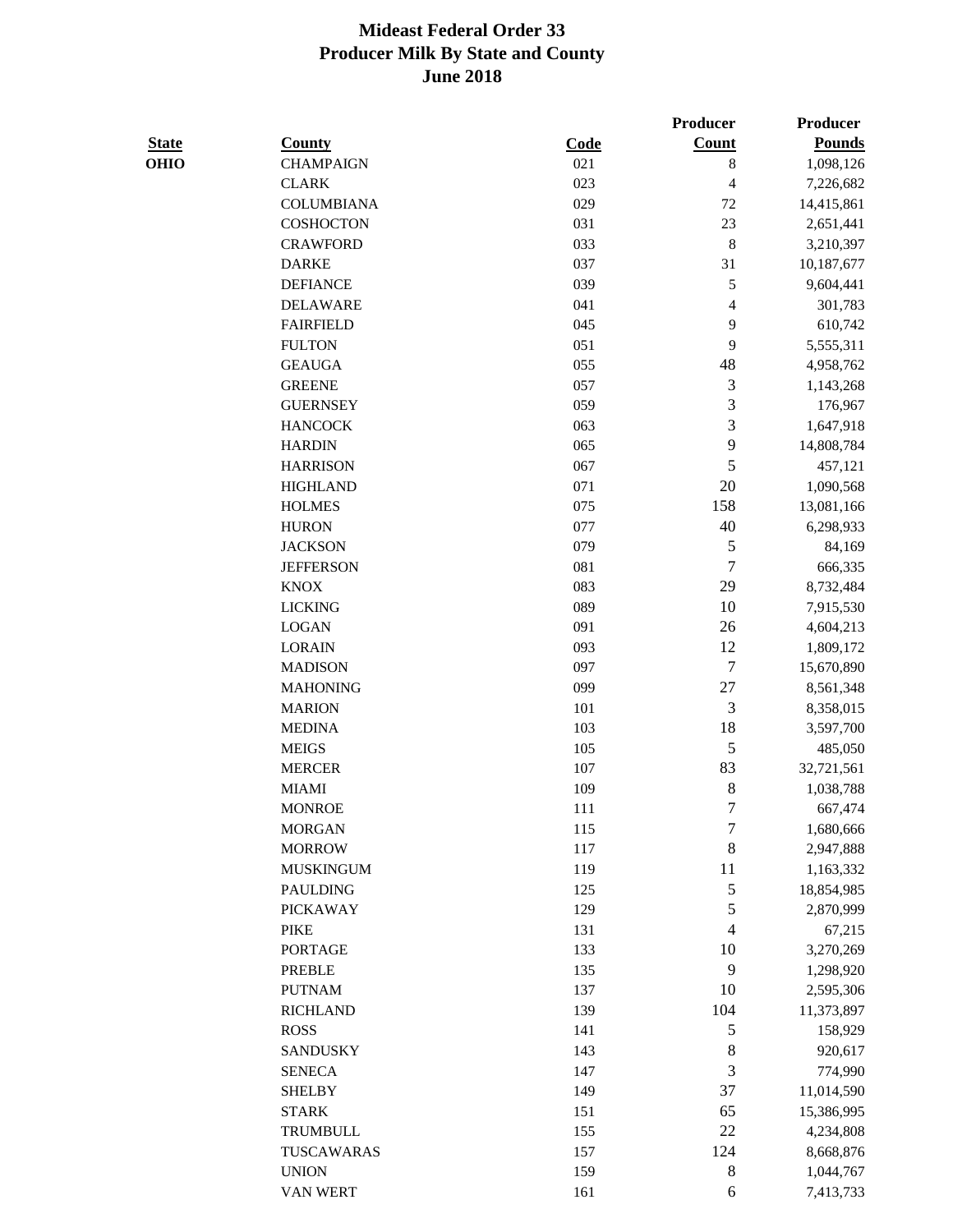|                      |                                | <b>County</b> | Producer       | <b>Producer</b> |
|----------------------|--------------------------------|---------------|----------------|-----------------|
| <b>State</b>         | <b>County</b>                  | Code          | Count          | <b>Pounds</b>   |
| <b>OHIO</b>          | <b>WASHINGTON</b>              | 167           | 16             | 2,788,282       |
|                      | <b>WAYNE</b>                   | 169           | 205            | 58,339,009      |
|                      | <b>WOOD</b>                    | 173           | $\overline{4}$ | 6,001,277       |
|                      | <b>WYANDOT</b>                 | 175           | 6              | 710,155         |
|                      | RESTRICTED COUNTIES TOTAL      | 999           | 27             | 19,376,326      |
|                      | <b>TOTAL FOR OHIO</b>          |               | 1,578          | 409,883,187     |
|                      |                                | <b>County</b> | Producer       | <b>Producer</b> |
| <b>State</b>         | <b>County</b>                  | Code          | Count          | <b>Pounds</b>   |
| <b>PENNSYLVANIA</b>  | <b>ARMSTRONG</b>               | 005           | 21             | 3,022,272       |
|                      | <b>BEAVER</b>                  | 007           | 19             | 1,130,813       |
|                      | <b>BRADFORD</b>                | 015           | 7              | 1,115,983       |
|                      | <b>BUTLER</b>                  | 019           | 25             | 3,677,754       |
|                      | <b>CAMBRIA</b>                 | 021           | $\,8\,$        | 1,693,381       |
|                      | <b>CENTRE</b>                  | 027           | 6              | 613,404         |
|                      | <b>CLARION</b>                 | 031           | 21             | 2,867,695       |
|                      | <b>CLEARFIELD</b>              | 033           | $\,8\,$        | 802,147         |
|                      | <b>CLINTON</b>                 | 035           | 9              | 45,947          |
|                      | <b>COLUMBIA</b>                | 037           | 11             | 425,447         |
|                      | <b>CRAWFORD</b>                | 039           | 108            | 19,094,109      |
|                      | <b>DAUPHIN</b>                 | 043           | 3              | 22,425          |
|                      | ${\rm ELK}$                    | 047           | $\,8\,$        | 599,509         |
|                      | <b>ERIE</b>                    | 049           | 54             | 5,696,528       |
|                      | <b>FAYETTE</b>                 | 051           | 20             | 2,446,142       |
|                      | <b>FOREST</b>                  | 053           | 3              | 214,936         |
|                      | <b>INDIANA</b>                 | 063           | 45             | 7,774,795       |
|                      | <b>JEFFERSON</b>               | 065           | 23             | 2,239,732       |
|                      | <b>LANCASTER</b>               | 071           | 8              | 43,423          |
|                      | <b>LAWRENCE</b>                | 073           | 32             | 6,196,737       |
|                      | <b>MERCER</b>                  | 085           | 57             | 7,624,958       |
|                      | <b>SOMERSET</b>                | 111           | 60             | 3,972,519       |
|                      | <b>VENANGO</b>                 | 121           | 7              | 924,200         |
|                      | WARREN                         | 123           | 29             | 1,790,351       |
|                      | WASHINGTON                     | 125           | 25             | 2,745,090       |
|                      | WESTMORELAND                   | 129           | 33             | 5,238,646       |
|                      | RESTRICTED COUNTIES TOTAL      | 999           | 14             | 1,102,822       |
|                      | TOTAL FOR PENNSYLVANIA         |               | 664            | 83, 121, 765    |
|                      |                                | <b>County</b> | Producer       | Producer        |
| <b>State</b>         | <b>County</b>                  | Code          | Count          | <b>Pounds</b>   |
| <b>WEST VIRGINIA</b> | <b>BROOKE</b>                  | 009           | 3              | 152,264         |
|                      | <b>JACKSON</b>                 | 035           | 3              | 114,170         |
|                      | <b>MASON</b>                   | 053           | 4              | 109,184         |
|                      | OHIO                           | 069           | 5              | 178,150         |
|                      | <b>PRESTON</b>                 | 077           | 5              | 731,427         |
|                      | RESTRICTED COUNTIES TOTAL      | 999           | 7              | 305,626         |
|                      | <b>TOTAL FOR WEST VIRGINIA</b> |               | 27             | 1,590,821       |